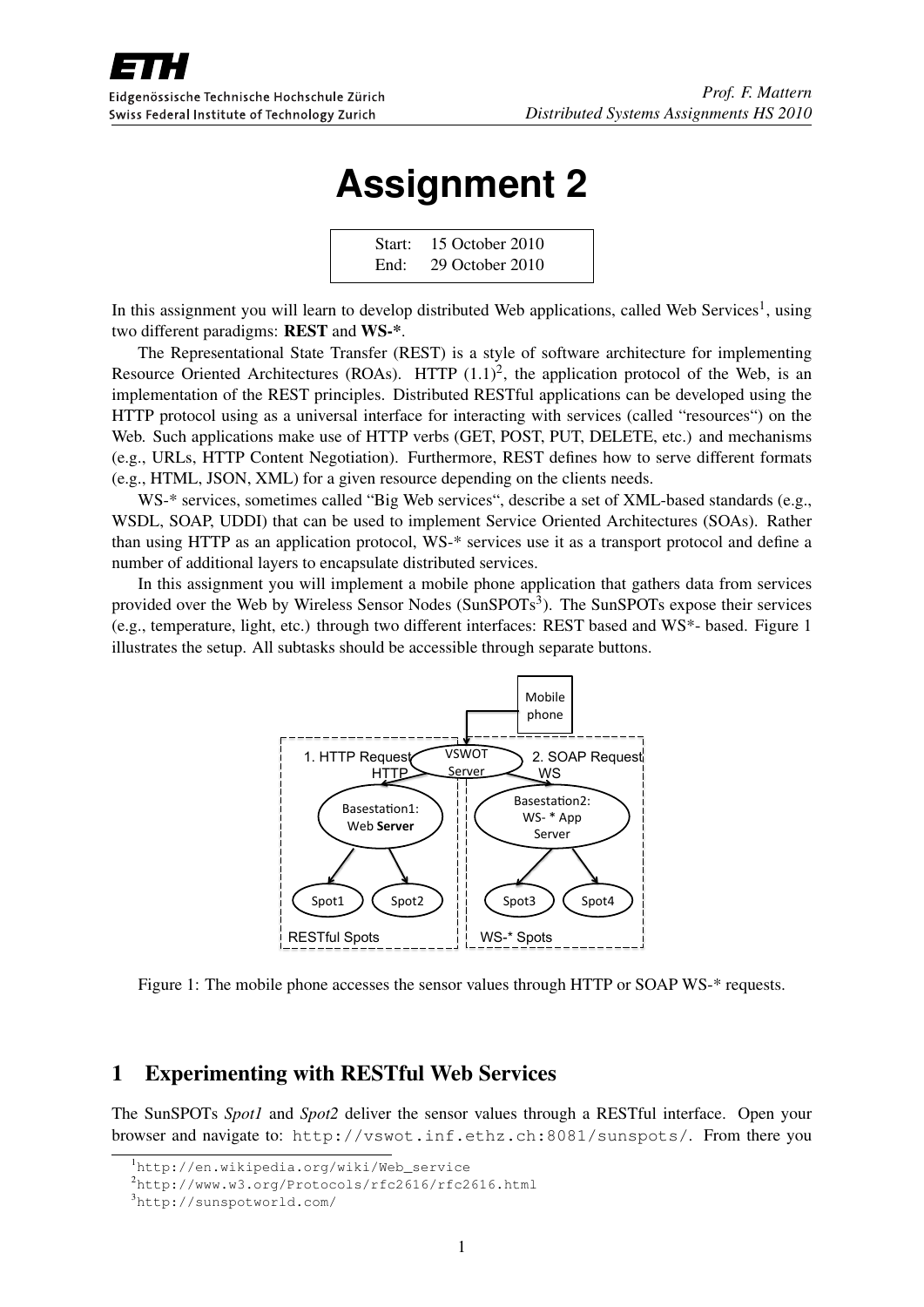can explore the HTML representation of the RESTful SunSPOTs. Browse and experiment with the SunSPOTs *Spot1* and *Spot2* and look at the sensor values they offer through this Web interface (e.g., temperature, light, acceleration). You will write an Android application that requests the temperature measurement from *Spot1* and displays the value on the screen. Implement each subtask in a new function and provide an additional button to perform the action.

#### What to do

• RESTful Web services can be invoked using the HTTP protocol. Several different libraries can be used to create HTTP calls. In this assignment, we start by making a "raw" request without the use of any external library. Open a TCP connection to *vswot.inf.ethz.ch* (port 8081) and make an HTTP GET request to obtain the temperature information of *Spot1*. Display the raw response on the screen.

Hint: Use the Socket class in the java.net library. To send and receive data use the getInputStream() and getOutputStream() methods of the Socket class and read and write to the corresponding InputStream and OutputStream. For the HTTP protocol have a look at http://www.elektronik-kompendium.de/sites/net/0902231.htm or google for other howtos.

- Now use the Apache HTTP Client library (import org.apache.http.\*, etc., or another HTTP Client/REST library of your choice) when placing an HTTP request to get the temperature resource from *Spot1*. Display the raw response on the screen.
- You probably noticed that, so far, we get HTML responses back from the SunSPOTs. As mentioned before, a RESTful architecture can offer several representations of the same resource. To get another representation we use the HTTP Content Negotiation mechanism. Set the Accept header of your HTTP request to application/json. Instead of an HTML page, the Web server will return a JSON file containing the temperature information. JSON is a lightweight version of XML which is often used in Web-mashups and RESTful interfaces because it can directly be translated to JavaScript objects. Display the raw JSON response.
- Parse the retrieved JSON response to extract the temperature value. Display this value only on the screen.

Hint: You can find several libraries on the Web to parse JSON for many languages<sup>4</sup>. Android already includes  $\circ$ rg.json. $\star$  so you can directly instantiate and work with these JSON classes (i.e., org.json.JSONArray and org.json.JSONArray).

## 2 Experimenting with WS-\* Web Services

*Spot3* and *Spot4* offer a WS-\* Web Service interface. Start by opening your browser and navigating to: http://vswot.inf.ethz.ch:8080/WebServicesApp/SunSpotsWSService. From there you can access the WSDL (Web Services Description Language) description of the offered functionality. Have a closer look at the WSDL interface and try to understand its content and what it provides as you did for the RESTful version.

Hint: Try to navigate to the "schema" specified in the WSDL file.

<sup>4</sup>http://json.org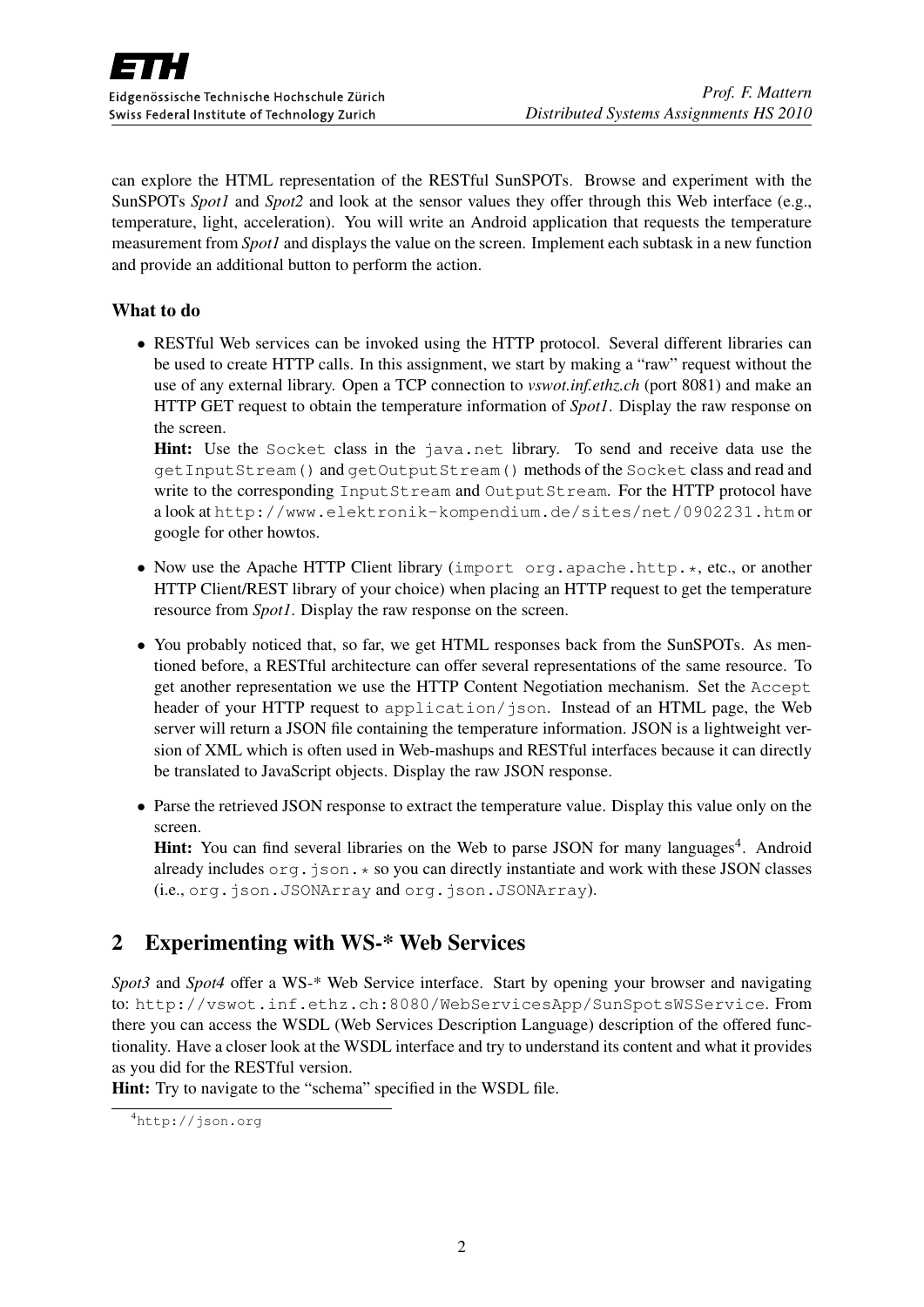#### What to do

- (report) WS-\* Web services can be invoked by first getting their WSDL and then sending SOAP messages to the Web service "end-point". A WSDL contains a description of these SOAP messages and end-points. Describe step by step how you would proceed to invoke a Web service using the java.net library only, as you did for RESTful Web Services. You do not need to implement it. Include this description in the report you submit.
- Create a new application and use a WS-\* library to make a WS-\* call from the Android device. Implement the subtasks with a button and function each. Use the kSOAP2 library patched to work on Android<sup>5</sup> (or another WS-\* library of your choice) to get the temperature data from *Spot3*. First, display the raw SOAP response on the screen.

Hint: Check out http://code.google.com/p/ksoap2-android/wiki/Links for help.

- When using WS-\* services, messages are always represented using XML "over the wire" and then "unmarshalled" on the client side into platform specific objects (SOAPObjects in the case of kSOAP2). Find out how to get the XML containing the temperature and simply display it as raw XML on your Android phone.
- Parse the retrieved SOAPObject (or XML response) to extract the temperature value. Display this value on the screen. Feel free to parse the value using a library.

## 3 Assessing Web Service Technologies

Imagine that you are an IT consultant who needs to evaluate these two technologies, REST and WS-\*, for working with embedded devices.

#### What to do

Answer the questions at https://spreadsheets.google.com/viewform?hl=en&pli= 1&formkey=dFQ4WGM2Tkt2T0s0dWlCOXAwVXE0MUE6MQ#gid=0. This part of the assignment is *to be done individually*, so do not forget to state your ETH login name at the beginning of the form.

## 4 Cloud Services

Use the Google Visualization APIs to display the sensor measurements you retrieved with your phone. You can read more about the specific display methods at: http://code.google.com/apis/ visualization/documentation/gallery.html.

#### What to do

Pick your favorite visualization scheme. Send the measured values to the service and display the visualization image on the phone's screen. You may choose between REST and WS-\* APIs for accessing the sensors.

<sup>5</sup>http://code.google.com/p/ksoap2-android/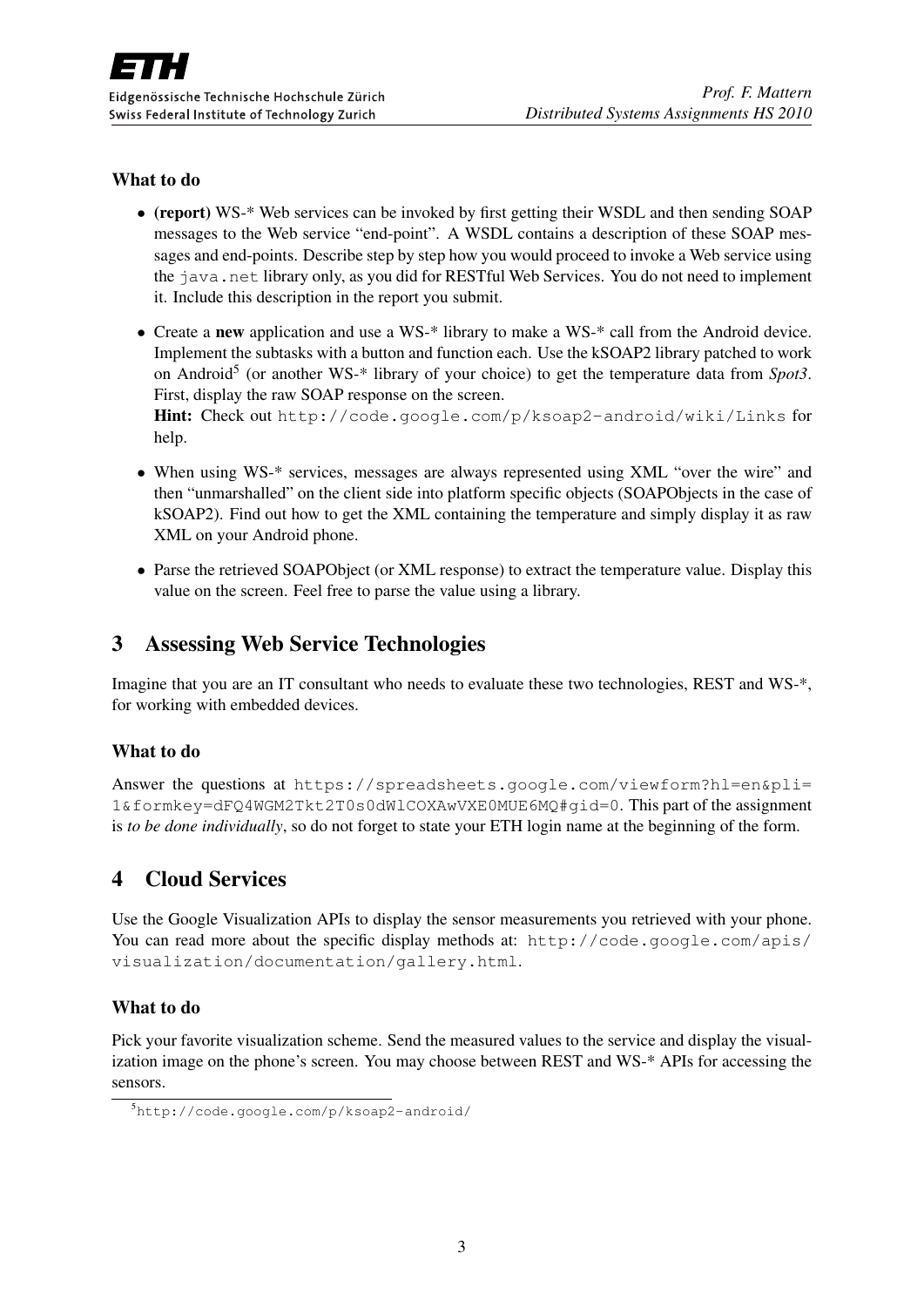# 5 Your Phone as a Server (+report)

Similar to the SunSPOT sensor node, your phone can also act as a sensing device. Reuse your implementation in Assignment 1 and provide two sensors and two actuators through a REST server running on your mobile phone.

#### What to do

- Implement the server in a similar manner to the Socket client in Task 1, only now make use of ServerSocket. Wait for and accept incoming connections and then handle the requests according to the HTTP protocol. You will have to pick a port greater than 1024 (e.g., 8081). Hint: You should reuse your Service from Assignment 1. Also, your server does not have to be RFC-compliant. Just implement a minimal version that works with your browser (e.g., header options can be ignored).
- Run the Android 2.2 Wi-Fi Hotspot app and connect your laptop to the phone. Use your laptop's browser to test the functionality of your Android Web server.
- Describe your chosen architecture and control flow to fulfill client requests in the report, even if you might not be able to get the server running. The report has to be done individually.

## 6 Enhancements (+report)

Pick at least one of the following and describe the corresponding code in the report:

- Implement a WS-\* request by hand in a similar way to the REST request using raw sockets.
- Improve the Web server in Task 5 with multi-threading and additional services. The server should be able to accept and answer requests form several clients at once.
- Instead of using the Google Visualization API implement local visualization on your phone.

## **Deliverables**

The following deliverables have to be submitted by 9:00am on October 29:

- 1. code.zip You should create a zip file containing the Eclipse projects created in this assignment.
- 2. report.[txt,pdf,doc,docx] Document explaining the architecture and control flow of your Web service invocation, Android Web Server, and enhancements. Feel free to make use of diagrams. The text should not exceed one page.
- 3. form for task 3 Technology-related questions at https://spreadsheets.google.com/ viewform?hl=en&pli=1&formkey=dFQ4WGM2Tkt2T0s0dWlCOXAwVXE0MUE6MQ.
- 4. feedback form Tell us your experience with learning the REST and WS-\* technologies: https://spreadsheets1.google.com/viewform?hl=en&formkey= dGQzOVpGZGRBRW9iemNkb0hQbDNqZlE6MQ.